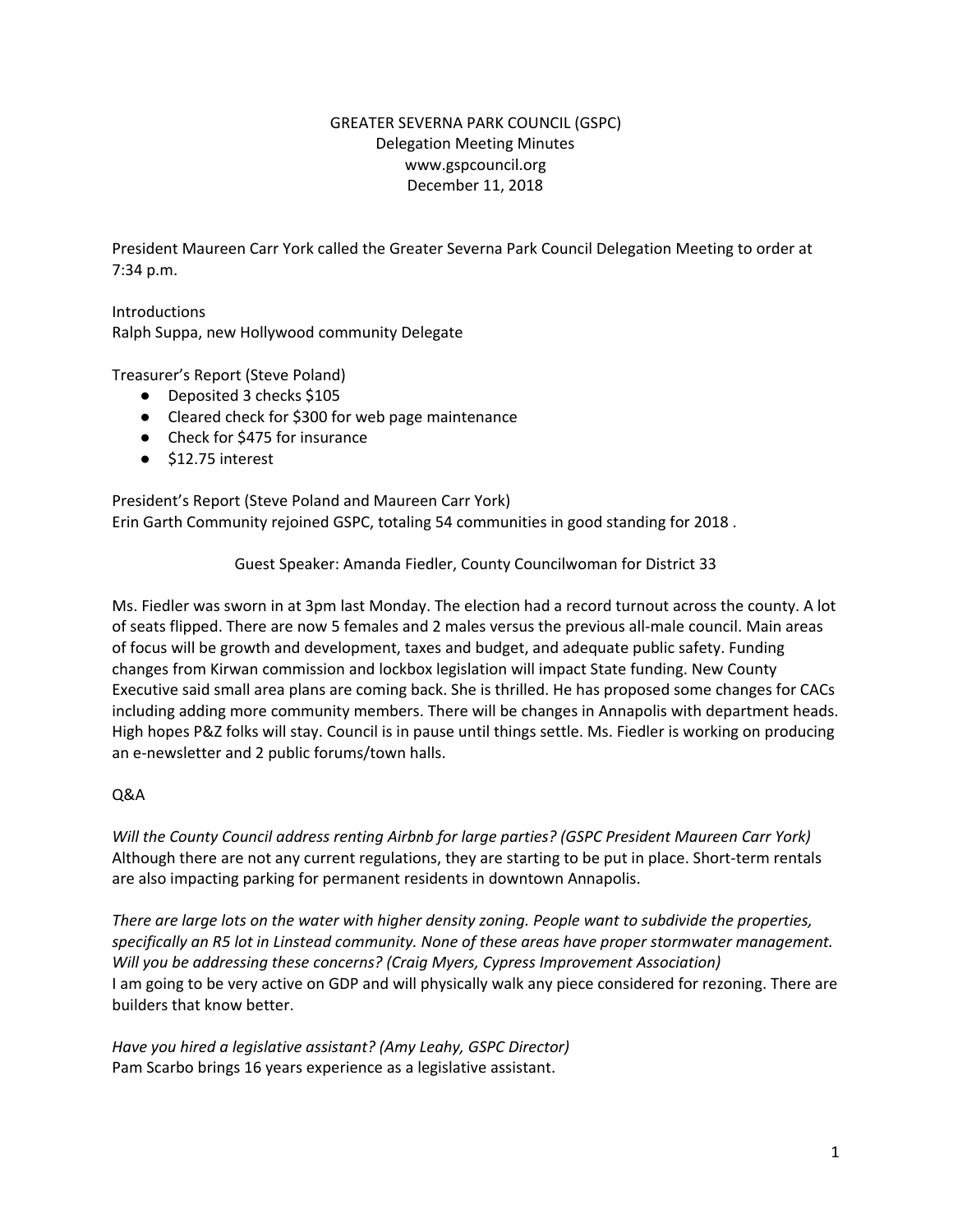*Will the County Council consider the need to downzone? (Paul Spadaro, Magothy River Association)* It would help to downzone. The challenge is property owners who have been paying taxes and they would lose money. There were some upzoned that did not really want it, so we might reach out to those property owners and see if they are open to downzone.

### COMMITTEE REPORTS

### Chamber of Commerce (Dylan Roche)

#### [www.gspacc.com](http://www.gspacc.com/)

- Very successful tree lighting ceremony.
- There will be a Health and Wellness Expo on January 19.
- New installation for Board of Directors will happen the last Wednesday in January.

#### Nominating Committee (John Norville)

GSPC President has re-appointed Dan Nataf and adding Art Timmons as Directors Emeritus. Nominating Committee Chair John Norville thanked Committee members Jack Mason and Amy Leahy for serving on the Committee this year. At this Delegates Meeting, Chm. Norville advised Delegates that the Committee had met and the following is the slate that is unanimously proposed, per the GSPC By-Laws. Most are Incumbents, and we thank all for serving again:

| President            | *Maureen Carr-York                               |
|----------------------|--------------------------------------------------|
| Vice-President:      | *Brad Myers                                      |
| V. P. Public Affairs | Amy Leahy   a Director & Assoc. Chm. P&Z Comm.]  |
| Secretary:           | *Holly Slack                                     |
| Treasurer:           | *Steve Poland                                    |
| Director:            | *John Norville [Nominated by Board of Directors] |
| Director:            | *Bill Lippincott                                 |
| Director:            | *Erin O'Neill                                    |
| Director:            | Doug Nichols [Chm. Police Relations Comm.]       |
| *Incumbents          |                                                  |

Chm. Norville noted that this is the third and final call for candidates per the By-Laws and asked if anyone present was interested in nominating themselves or another willing individual as a candidate? Being none, Chm. Norville moved to adopt the slate as presented.

Without objection the slate of candidates noted above was Approved.

Electronic Voting by Delegates, "Yes or No", will be conducted Dec. – Jan. by the Treasurer, with results announced at the Jan. 2019 meeting.

Nominating Committee Approvals: *John Norville*, Chairman, Director, Delegate; Jack Mason, Member; Amy Leahy, Member.

Planning, Zoning, and Legislation (Art Timmons and Amy Leahy)

- The County is looking into creating R4 zoning.
- Keep an eye on 714 Dill Road -- sometimes this becomes a prerequisite for other lots.
- East Joyce Lane: modification pending.
- Wroxeter Estates: Sketch plan approved 11/28/18. 5 lots of 56 acres of waterfront property. This one is terrifying.
- Enclave of Severna Park: could put 12 residents in charge of Cattail creek. Worried about where this is going.
- Grainfields at Severna Park where the Garden store is near Jumpers Hole. Set in for community meeting. They are asking about getting 4 story age restriction. Put in new request in October.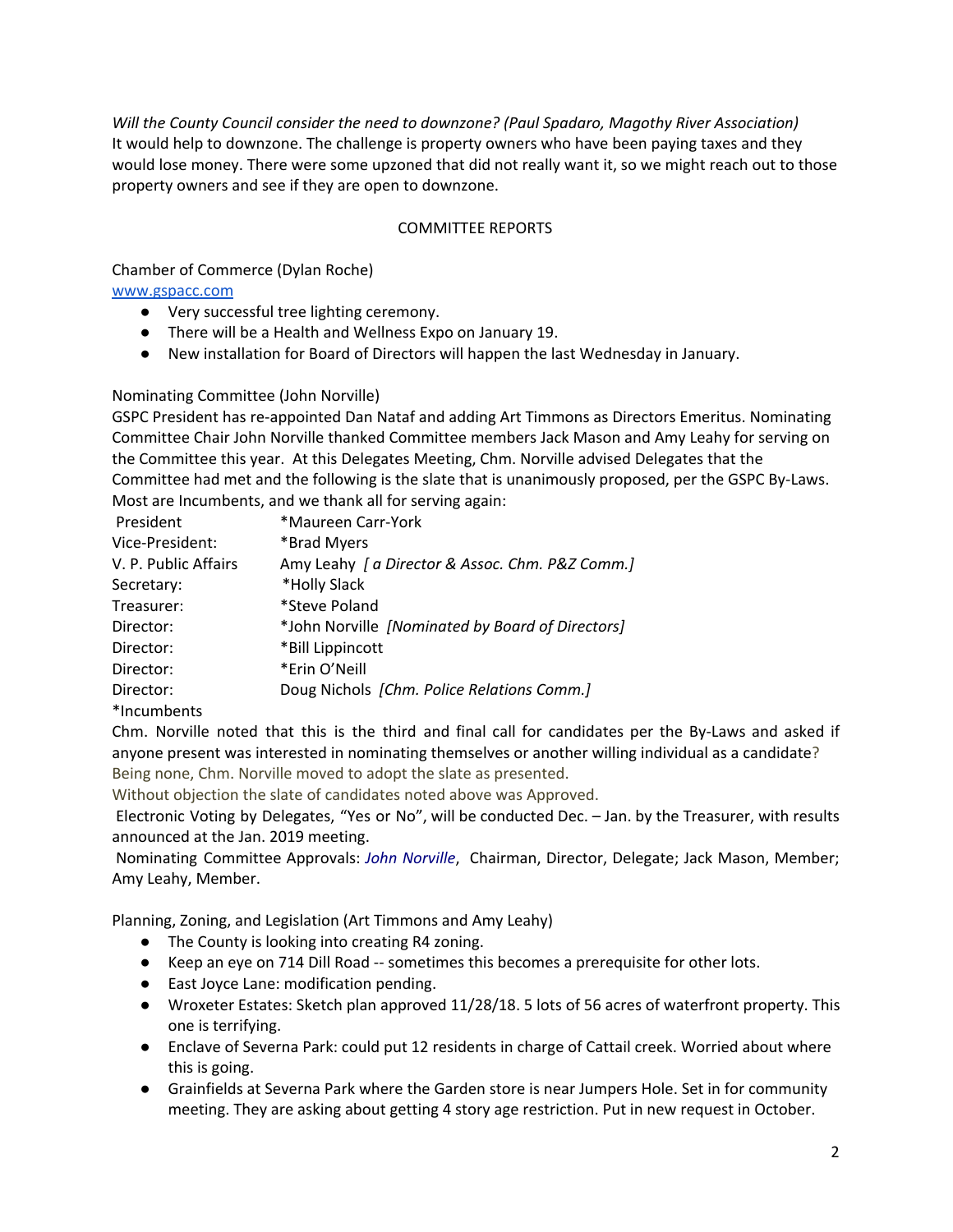Can only be developed as single family according to current zoning. Sign on Jumpers Hole Rd past Kinder Rd huge Ameristar sign. Spring of 2019? Already on existing lots? Kinders deeded that land to families years ago.

- Traffic circle at Jumpers Hole circle also has Ameristar sign. Somehow this got past all of us. Please keep an eye out for these signs and information and contact the council when you see something.
- Dept of Public Works did a plan to help Jumpers Hole and we still have not heard the results.
- There is a 15% property tax discount for veterans. Call 410.222.1144 office of finance for information on how to apply.
- R5 used to be a special exception but now can have townhouses in R5 which is why there is such an uptick in townhouses. If these were rezoned to R4, then townhouses would be excluded.
- GSPC has Cattail Creek Caucus and they have taken the lead on most matters concerning Cattail creek and Magothy.
- Marsh Landing: Attorney Ryan Kennedy spoke for MRA. Litigation status. Document dated Jun 22 that approves Marsh landing project. It surfaced for the first time wed of last week. What happened in interim is unknown. Was something unpublished? All of this is in public record. Were told they would be met with twice, promised correspondence, then plan was approved and surfaced as document. All of the sudden Berrywood is behind. That is why MRA is partnering with Berrywood. Should they be parties to the lawsuit? The person who bought the property knew it was in critical area, not people who have been here for generations.

Education Report (Brad Myers and Holly Slack)

- Winter concerts and break coming up.
- New Board of Ed was put in place last week.

Police Community Relations (Doug Nichols)

- Presented Scott McAdoo with thank you gift from St. Martin's Episcopal School.
- Next PCRC meeting will be awards and families.

Public Works (Erin O.Neil)

- State Highway representatives will be February's guest speakers. Please prepare any questions about state highways which are roads with numbers: rt 2, 3, B&A and send to Erin O'Neill.
- Senator Ed Reilly will have an article in the January edition of the Severna Park Voice regarding Evergreen and Cedar to increase pedestrian safety by changing Evergreen from arterial to collector road.

Airport Noise Committee (Linda Curry) None.

Environmental Committee (Lisa and Paul) Severn River newsletter sent out. See P&Z section on Marsh Landing for MRA update.

# ASPIRE Report (Amy)

- They are working on creating a Severna Park museum.
- ASPIRE Dinner will be the last Wednesday in March to honor people in community. Any community or river association can nominate a recipient. They are looking at the possibility of creating a new award for local heros.
- Also looking into sponsoring trash cans at bus stops.